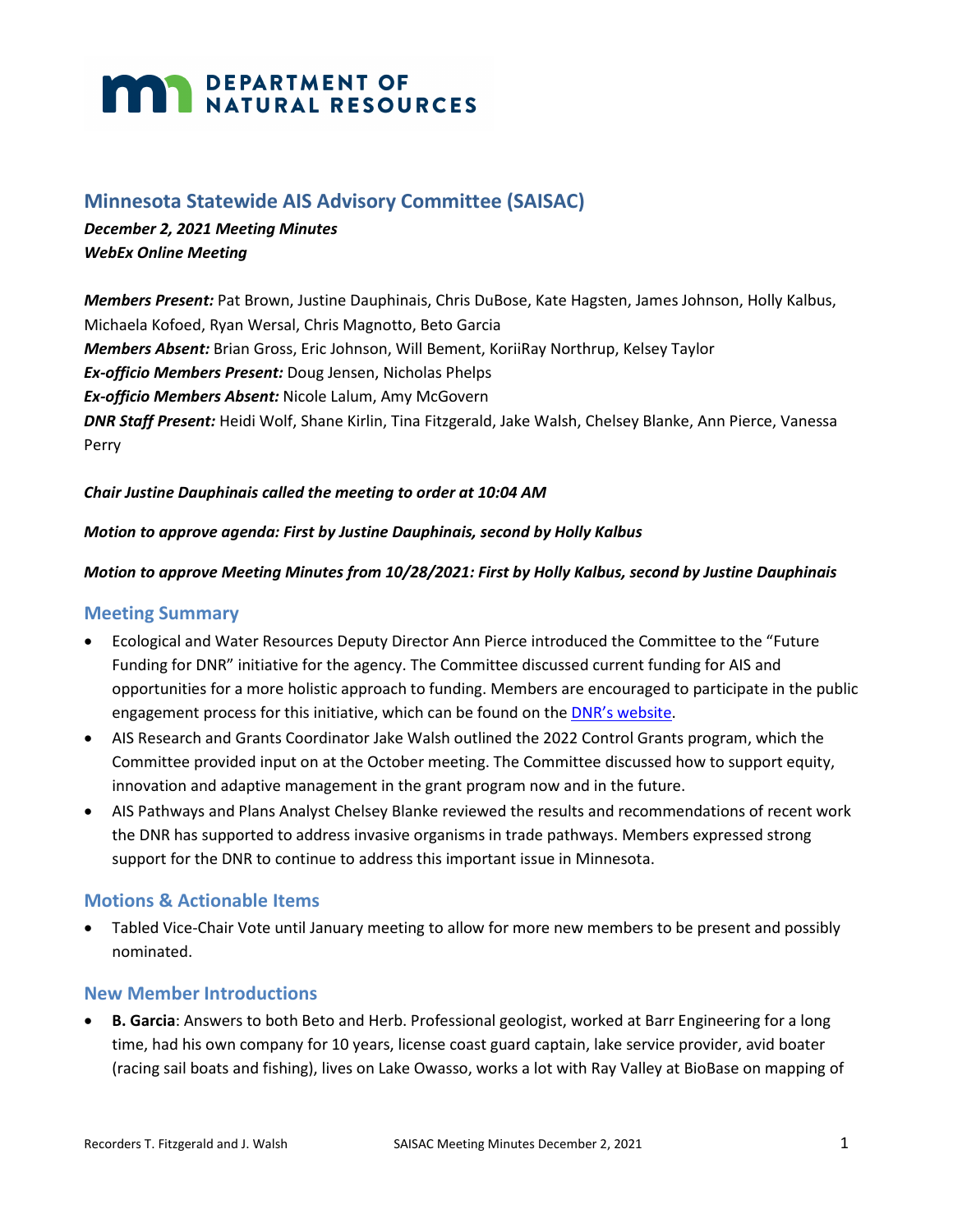aquatic vegetation. Here to lend his expertise. At the giving back portion of his career. Just finished hauling a sail boat from Minnetonka to Florida, which presents a whole different set of challenges for AIS.

• **C. Magnotto**: Upper Cormorant Lake Association (Becker County). Involved with forestry, their lake (cabin on the furthest north lake in the chain) recently was infested by zebra mussels, which drove him to being more involved. Interested in paddling, fishing, ducks (wood duck houses). New to AIS work, background in business, distribution, finance, and hopeful he can contribute.

#### **Member Updates**

- **J. Dauphinais**: Funding and budget issues at Anoka County, looking to cut either inspection hours or the grant program. Proposing to use the limited hours more strategically using the MAISRC AIS Explorer Tool. County applied for DNR CBSM Behavior Change grant and rolled out Aqua Weed Stick Stations for five launches in Anoka County, which included some education and outreach. Over 1,700 uses of the weed stick this season.
- **C. DuBose**: Chisago County Commissioner. Continuing the fight with Phragmites and reviewing some staffing vacancies for increasing position to two full time positions for water resources. Trying to balance the tax burden and staffing need.
- **J. Johnson**: Off the lakes, finishing up last few AIS-related reports. Already getting a lot of proposal requests from county grant deadlines. Getting a lot of questions about the DNR grants. Asking a lot about the grants from last year. Discussion with **J. Walsh** today is good timing since people are starting to think about these projects. Been to a lot of lake association annual meetings in the last month and there seems to be a lot more involvement with counties, possibly because of county money available, they have some interesting projects going on with good discussion about future directions with DNR grant funds. Additional assistance is really helping. This is his last meeting, choosing not to reapply, but excited about the new people and ideas.
- **K. Hagsten**: Plant Resources Director for Leech Lake Nation. Found out yesterday that their application for funding to purchase a DASH (Diver Assisted Suction Harvest) system was approved. Funding will also go toward diver certification for staff. Will be working with MAISRC to set up research plots for starry stonewort control. Doing report writing and submitting proposals for funding for 2022.
- **M. Kofoed**: AIS Education for Fishing Tournaments and High School Leagues. Aqua Weed Stick. Disappointed to put the boat away and excited for summer already.
- **P. Brown**: Fishery Biologist for Red Lake Band of Chippewa Indians. Working with state and county partners on an invasive species plan for Red Lake. Going very well and anticipating a product in the next month or so.
- **R. Wersal**: Assistant Professor at Mankato State University, ecology and plant management activities, "kill plants for a living." Trying to get out of the semester with finals week and end of the semester fires.
- **H. Kalbus**: With Le Sueur County, coordinating and administering AIS program. Wrapping up reporting for the end of the year, went through inspection data and found out they did 5,800 inspections and 3,500 inspection hours and 25 accesses covered—twice the size of last year! Drought meant that some accesses weren't useable, which meant shifting around inspectors. Local county planning for AIS, added quick amendments to grants. Wrapping up CBSM grant work: 21 day dry time for lifts, docks and water associated equipment; incentive based projects for engagement in the program. Got one person to dry for 21 days. Hoping to continue this program, may improve as pandemic improves.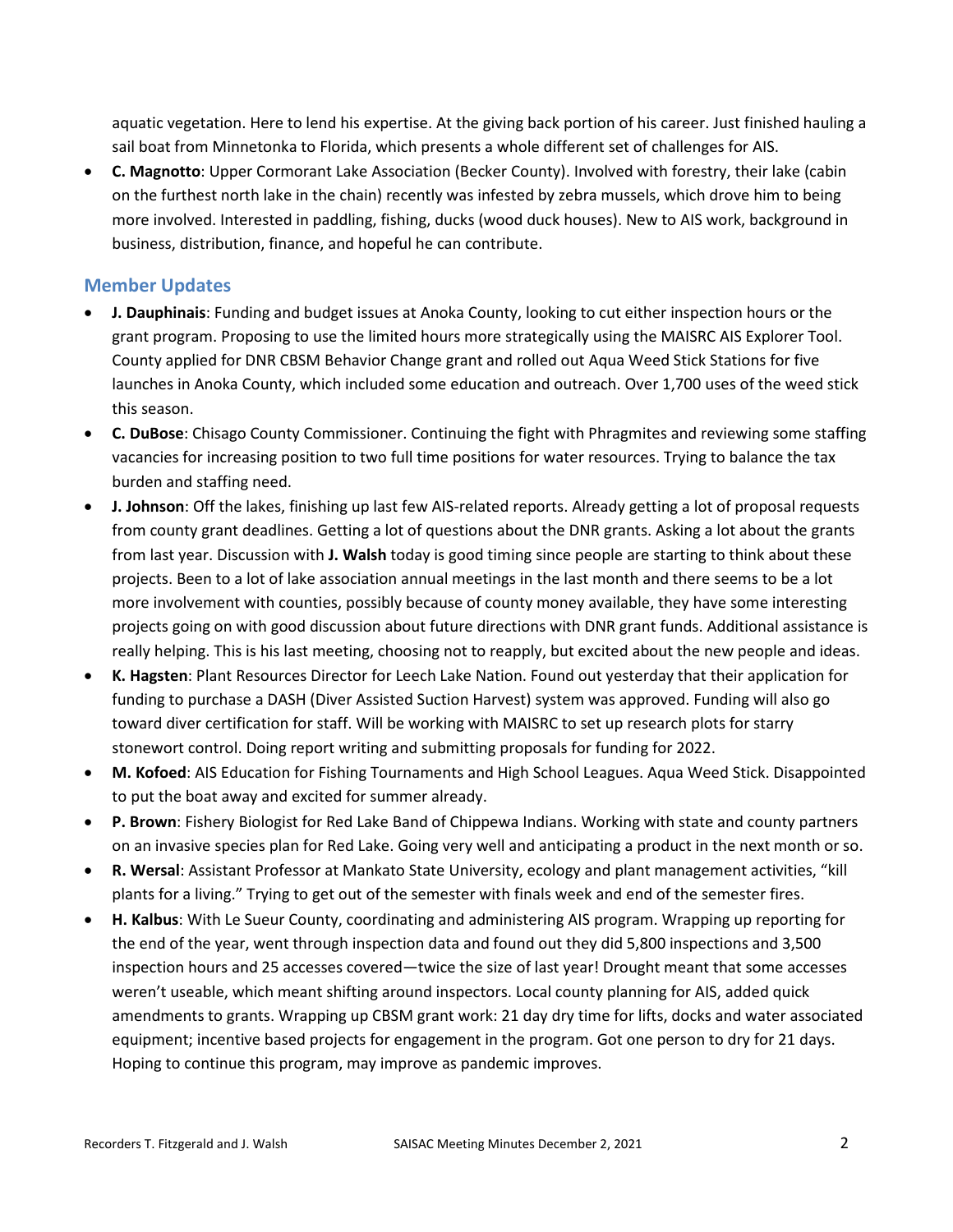- **N. Phelps**: Director of MAISRC at the University of Minnesota, faculty member in Fish and Wildlife Department. New projects will be starting on Jan 1, so if you're interested in work on common carp and multi-beam sonar for zebra mussel detection, those will be continuing on in the new year. Updating research priorities over past couple months, drafting a new RFP, and will be issuing it in the first week of January for new projects. Research Highlight: Keep your eyes open as researchers are digesting summer field data, will be in the newsletter and Detector Webinars. If there's any specific interest, please reach out to me or the new Chair for presentations for this Committee.
- **D. Jensen**: Minnesota Sea Grant at the University of Minnesota-Duluth, extension educator and AIS program coordinator, serves in a leadership role at a number of different levels to align goals (Aquatic Nuisance Species Task Force (ANSTF), Information and Education Committee for the Great Lakes Panel, this Committee, and the Minnesota Invasive Species Advisory Council (MISAC)). Projects underway: trying to protect boundary waters, lake associations and lakes in the boundary waters don't have an advocate— Boundary Waters Coalition for signs at water accesses and trail heads, producing prototype signs for focus groups, advisory committee will choose a sign that Wildlife Forever will design and produce. ANSTF meeting last November, Great Lakes Panel in October—Have meeting notes that are available. Working on funding for projects and internship program. MISAC: Revising state plan that was first approved back in 2010, hoping to approve updated plan in spring meeting. Phragmites Canada Day: First annual seminar talking about Phragmites and control nationwide, will be this winter, Doug sent out a notice/email. Would be a good conference to attend since Minnesota is focusing on non-native *Phragmites* right now.

#### **DNR Updates**

- **T. Fitzgerald**: AIS Prevention Planner with the Minnesota DNR, located in Central Office. Provides technical assistance to local governments for AIS work in the state, linked to the AIS Prevention Aid program that disperses funds to all counties for AIS work. Also administers the CBSM Behavior Change grants and program. No specific updates. We're recruiting again for this Committee, applications open now through 12/15. Looking for a diversity of perspectives to serve on the Committee.
- **H. Wolf**: Invasive Species Unit Supervisor at DNR, started in 2000, been in current position since 2014. Minnesota has been one of the states involved in the Brandon Road carp barrier project, multiple day long meetings and committees to pursue full federal funding for the project. Non-native Phragmites update with wastewater treatment plants: The Minnesota Pollution Control Agency, Minnesota Department of Agriculture and University of Minnesota and DNR met on the issue—there are still some treatment plants that use it as a part of their dewatering process, so we're working with them. Working to get it put on the prohibited species list and finding a replacement for wastewater treatment plants. Let her know about potential applicants for SAISAC.
	- o **T. Fitzgerald**: We've received 59 applications for the new SAISAC members so far, expecting about 100 or so.
- **Major S. Kirlin**: Division of Enforcement at DNR, been there since February 2001. Not a whole lot of updates, waiting for fishing activity with the ice-on season.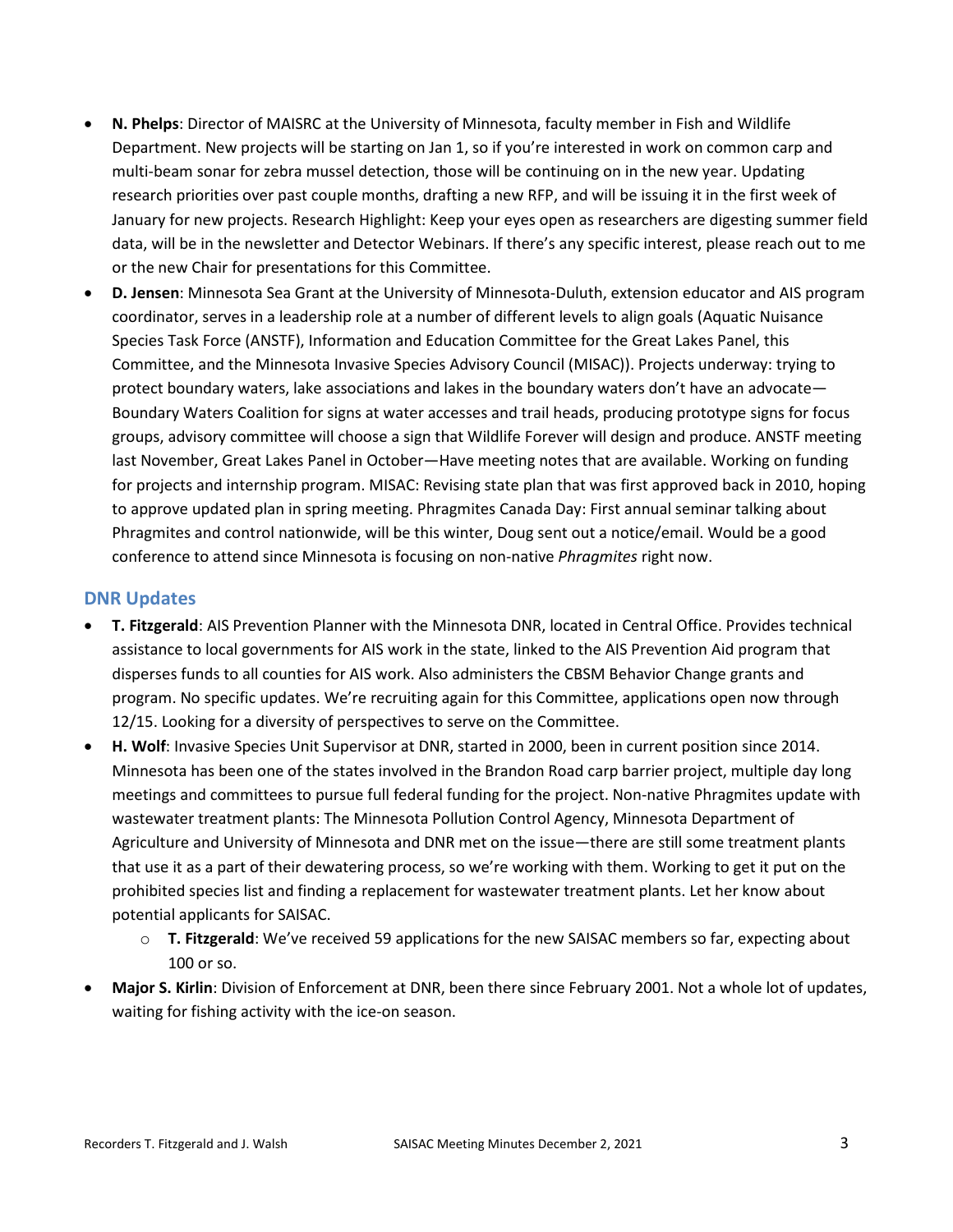# **Presentation: Future Funding for DNR**

#### **Ann Pierce, Deputy Director of the DNR's Ecological and Water Resources Division**

- The DNR is undertaking a new project to look at "Conservation and Outdoor Recreation in Minnesota: Funding Our Legacy and Our Future." **V. Perry**, one of our project leads on this, is joining this meeting as well. Commissioner Sarah Strommen mentioned this at the DNR Round Table last year, and it's been in the beginning stages over the past few months.
- Video: Commissioner Sarah Strommen asks for help for building a sustainable future for DNR funding. Foundational investments in natural resources can't meet the growing demand for outdoor experiences and natural resources. Grateful for existing programs and funds, but they're not enough. Use of outdoor resources is changing in the state, we need funding that is holistic and adaptable to growing needs. The DNR is spearheading a transformational initiative to co-create a future funding for recreation and conservation with Minnesotans. Find more information here: www.mndnr.gov/futurefunding
- **A. Pierce** shared charts of revenues, expenses and balances. Despite a small bump up in outdoor activities during the pandemic, projections for future fiscal years are in a downward trend. Revenues are not keeping pace with the expenditures and they often can't keep pace with inflation (e.g., Game and Fish Fund, State Park Account). Game and Fish fund, State Park Account are user-based funds, and the user base is changing.
- DNR has a diverse network of funding mechanisms, but a lot of these funding sources have very specific uses, which doesn't always accommodate new funding needs as they emerge.
	- $\circ$  AIS funds come from the Natural Resources Funds (surcharge) and Game and Fish (out-of-state fishing licenses)—both are dependent on traditional users.
- We're getting many more users who use natural resources in non-traditional ways (e.g. for mental health) that aren't producing funds through licenses or surcharges. Therefore there's a need to expand funding mechanisms to meet all needs.
- What can we do to create a sustainable funding mechanisms to help maintain healthy waters and lands in Minnesota? Currently trying to ramp up Public Engagement, more information can be found on the DNR's [Funding Future for Natural Resources and Outdoor Recreation website.](https://www.dnr.state.mn.us/aboutdnr/funding-future-natural-resources-and-outdoor-recreation.html) The DNR is also going to host open houses around the state. Members can sign up to an email list to stay updated.
- **V. Perry** is the Planning Director at OSD (Operation Services Division), project manager, listed online as a contact for questions about the initiative.

#### **Discussion**

• **B. Garcia**: AIS have an infrastructure impact. Is there any funding available or liaison with MNDOT? MNDOT infrastructure (bridges, water treatment, water supply) are impacted by AIS. **A. Pierce** says no, MNDOT doesn't provide any of the AIS funding that comes to DNR. They do have programs where they plant natives and things like that. They have maintenance programs to prevent the spread of invasive species. There is a large funding source to counties (\$10M). It goes directly to counties. We do get some funding through General Fund for Enforcement Officers. MNDOT has to follow pertinent laws and engages with DNR for construction projects. **V. Perry** adds conservation and recreation (including AIS) as infrastructure is a good point, if it's competing with infrastructure it may lose, but these things are indeed critical for health, education, and other infrastructure, which is the big picture/holistic thinking here.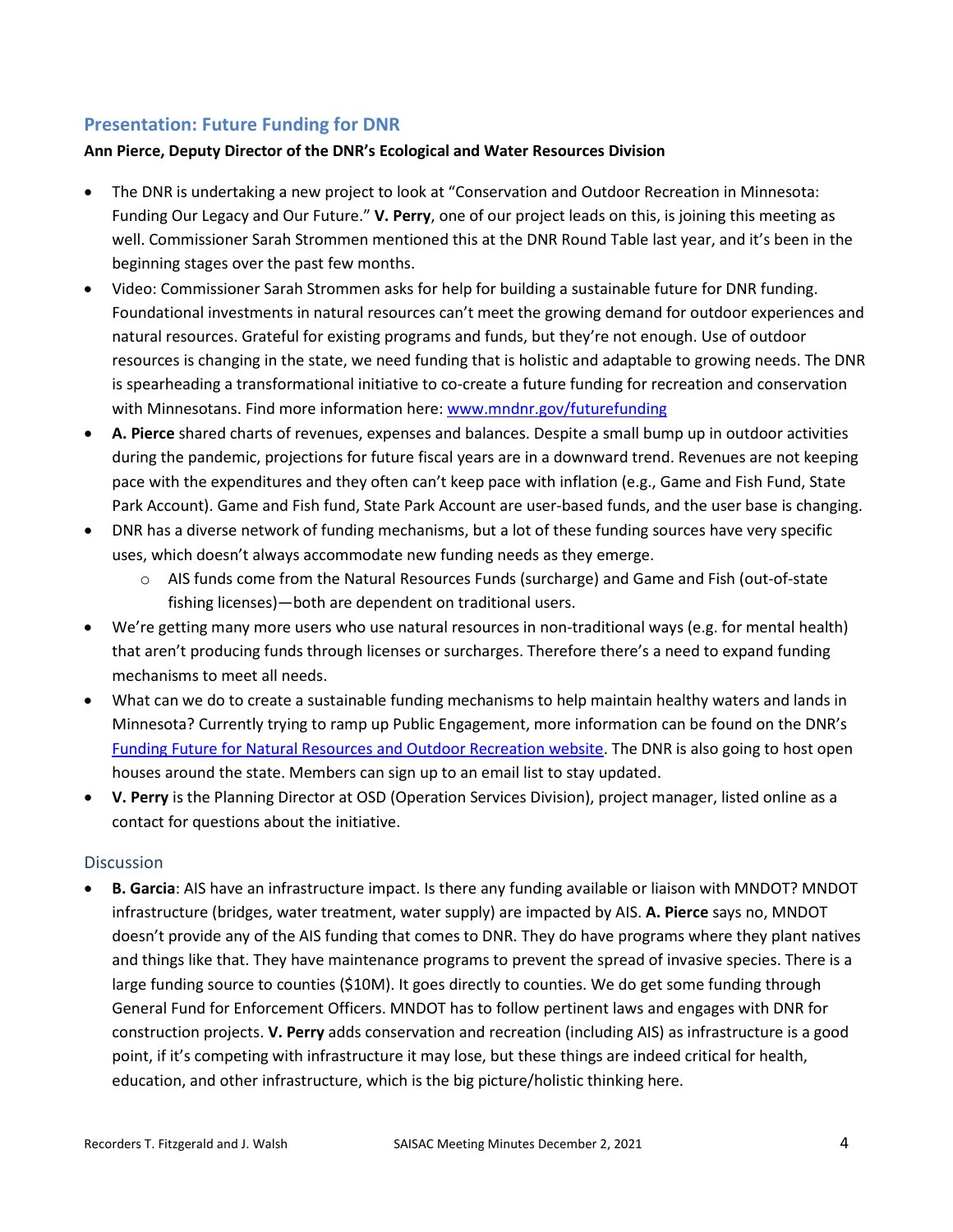o Discussion in chat: **D. Jensen** adds that MNDOT is a member of [MISAC](https://www.mninvasives.org/) and MNDOT has [invasive](http://www.dot.state.mn.us/roadsides/vegetation/index.html)  [species related programs.](http://www.dot.state.mn.us/roadsides/vegetation/index.html) MNDOT's representative to MISAC is Christina Basch.

### Future funding discussion continued

- **J. Johnson**: We've been trying to push for an additional contribution (e.g., for the loon contribution). For example, the MAISRC willingness to pay study found a bimodal distribution of people being unwilling to pay or people being willing to pay a lot. Rather than an average, it could be a voluntary contribution. He has heard concerns with a "shell game" and past failures with the walleye stamp. The fact that this group is AIS focused, how do we fund AIS without it being taken over by somebody else? If it won't be taken over, is it possible that we could do a voluntary contribution and make it earmarked and untouchable?
	- o **A. Pierce**: If we look at the natural environment and its services more holistically (e.g., MNDOT) and how functioning ecosystems are valuable and support everything we do, not placing them in siloes, then that's where some of this work with future funding/thinking differently about natural resources comes into play. The reason we're worried about AIS is because we want healthy waters, which is holistic in nature. If we come up with something that's innovative, then we can look at implementing it through this process. As far as a voluntary mechanisms for donating, we can have further conversation about that (e.g., with non-game check box that goes into a specific state-based fund, that's also matched by another set of money). We can't bank on seeing increases to the general fund.
	- o **V. Perry** adds we have heard that people will give money if it's easier to do that, the internal consideration with how to parse that into specific funds gets into issues with heavy administrative loads.
	- o **J. Johnson** says he likes this being an "impulsive" sort of thing that gets tacked on to processes users are already engaged in. There are some missed opportunities here. Catering toward specific markets (e.g., Malcolm Gladwell tomato sauces and mustards) could increase funding overall rather than having a general contribution—target highly passionate small groups, even if the administrative burden is high. Members comment that the only way you'll know its effective is if you do it. It seems to make a lot of sense.
	- o **J. Johnson** asks **N. Phelps**, MAISRC has a thing on their website for voluntary contributions, have you gotten much funding from that? **N. Phelps** says on the research side it's pretty different, mostly there's been some foundations, corporations, lake associations. It's not totally similar to what we're describing for the DNR, but the voluntary giving is a good idea. What's the break-even point for a voluntary stamp or giving? There was a threshold with the walleye stamp.
- **V. Perry** refocuses the conversation, adding that DNR's budget is complex and we're not trying to solve for the status quo, we want to solve for an emerging and evolving natural resource landscape in Minnesota. **A. Pierce** adds there is a good understanding of different types of mechanisms for creating "interspaced" donations and setting that process up. **D. Jensen** says he serves on other boards involved in fund-raising, generally support from the public will be greater around a project than an operational fund (researchbased). **V. Perry** says a lot of our needs are in operations. What is that system piece? **D. Jensen** says it is key to differentiate what the ask is now from what the public is already contributing to. It could be wrapped around a project but also available for using generally.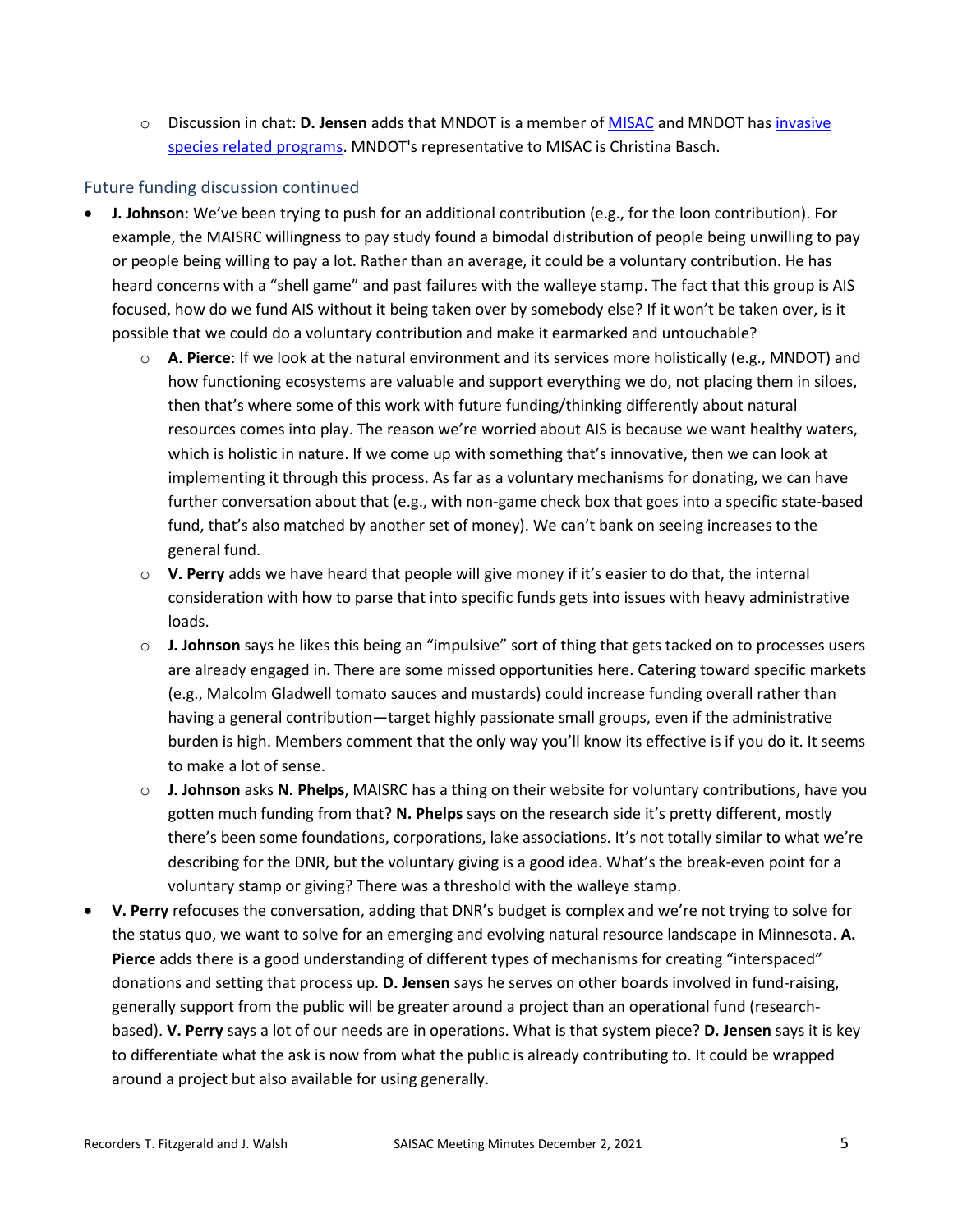- **N. Phelps** says the new willingness-to-pay results are out now—there's definitely interest in supporting AIS management. We're happy to provide final reports in the next month and a half or so. **V. Perry** says it seems like one of the reasons willingness to pay is so high is because it's easy for people to connect to things they love (or are afraid of losing), and we're trying to connect to those things holistically and generally.
- **B. Garcia** in the chat: It seems going forward, a more stable and larger funding pool would need to be come through legislative initiatives. Different administrations and administrative leadership will have different priorities, and that is always a problem.
- **J. Dauphinais** says funding general operations and overhead is a tough pill to swallow, maybe if it's something like in retail where you have relevant companies (e.g. outdoor recreation) offer customers the opportunity to round up to the nearest dollar to donate to "clean water" (fine print: DNR). **V. Perry** says that's a great way to capture those who aren't really contributing now.
- **V. Perry** says she appreciates everyone working on this, and feel free to reach out.
- **T. Fitzgerald** will send notes from past Committee meetings where they have discussed alternative funding sources.

# **Presentation: 2022 AIS Control Grant Funding Overview & Potential Directions**

#### **Jake Walsh, DNR Research and Grants Coordinator**

- Background: Grants for invasive aquatic plant management (IAPM) is reimbursement-based funding for control of Eurasian water milfoil, flowering rush and curly-leaf pondweed; includes funds for delineation and treatment. About \$400,000 is typically offered.
- For 2022: There is \$850,000 in one-time funds for lake associations. Some portion of the typically \$400,000 will be available for local governments and tribes. Timeline: website drafted in December, open the grants in mid to late January, close in mid to late February, review applications in March and start projects in April.
	- $\circ$  The \$850,000 in one-time funds must be dispersed by 6/30/2022 and work can occur from spring 2022 to 6/30/2023. This allows for two year projects, mostly for curly-leaf pondweed, but also others. It could support projects to treat starry stonewort.
- Clarification in progress:
	- o Still working to clarify lake association vs. local government.
	- $\circ$  Additional work plan ideas include adaptive management via pre and post treatments and genetic testing of hybrid watermilfoils. Still finalizing ideas. Many types of projects are likely feasible, especially those that contribute directly to improving control.
	- o How the typical \$400,000 will be used.
- Ideas for future years
	- $\circ$  What places do IAPM goals like innovation and adaptive management have in the AIS Control Grant Program? Considerations include: Grantees have diverse management goals; grants support the basics of IAPM; and other groups have communicated support.
- What does equity look like in the AIS Control Grant community? Which groups have been underserved or altogether missed with traditional approaches to AIS Control Grants? To IAPM? How could the AIS Control Grant Program better serve Minnesota through supporting IAPM?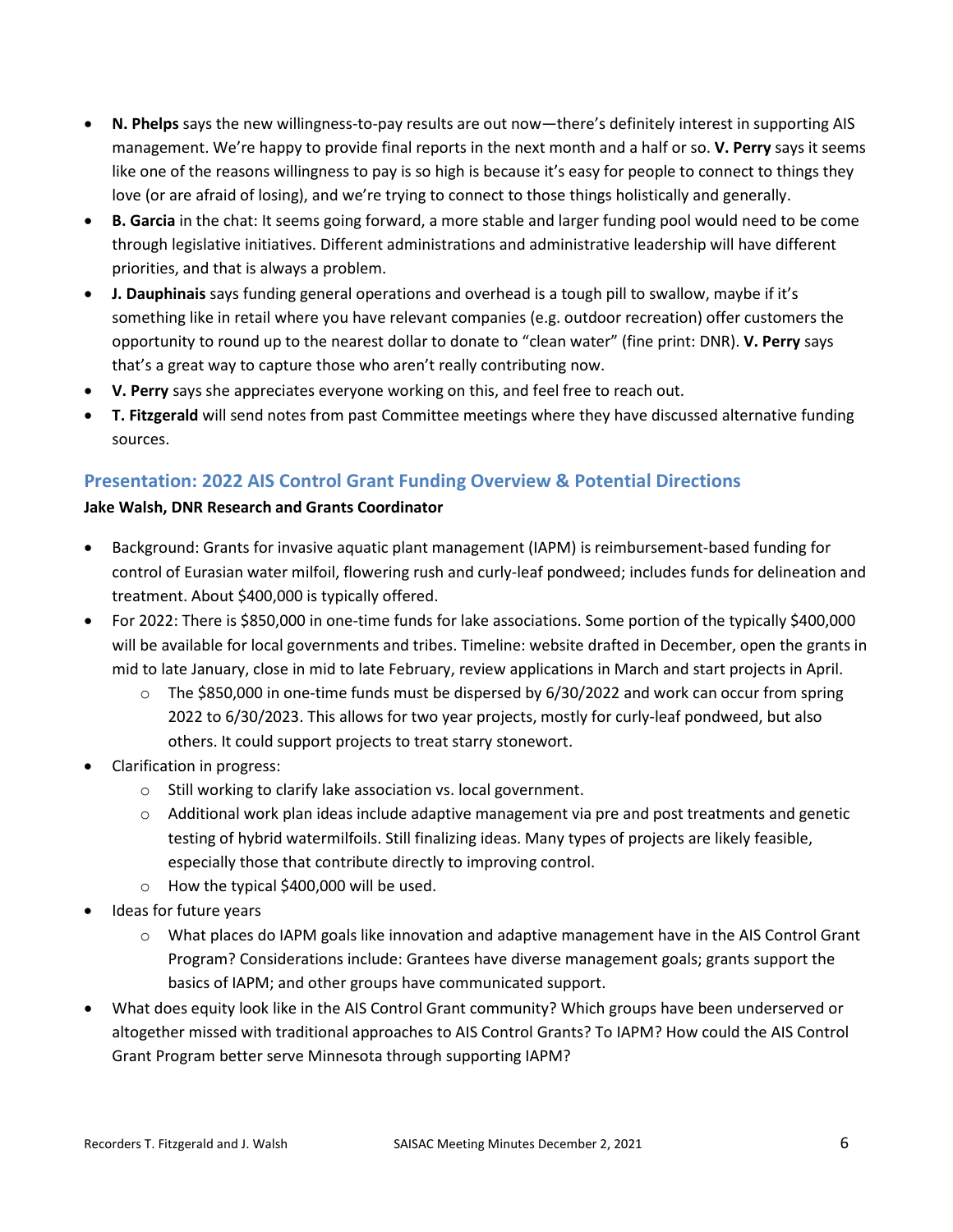#### Control Grants Discussion

- **N. Phelps** asks, how many grants and how much money does each get? **J. Walsh** says typically 150 grants with an average of \$2,000 to \$3,000 with a cap of \$5,000. **N. Phelps** asks, what proportion of the total cost of a control project is that grant funding? **J. Walsh** says it is typically 1/3, but varies hugely. **N. Phelps** asks, are they repeat applicants doing the same thing? Are you solving the problem? **J. Walsh** says that is a question we'd love to get a better idea on. We do have people coming back every year, e.g. mechanical harvesting. Some don't apply one year because of success. Discussions with Mike Verhoeven and Dan Larkin too (MAISRC researchers). The DNR is data hungry because we want to improve IAPM as a whole. Pre and one-year-after treatment monitoring. Get a sense of what is happening long term.
- **J. Johnson** says an assessment of what is changing is critical. For lake associations, they focus on the densest areas. Free money, just need to get it, and then end up being over-aggressive. Some sort of assessment of what has changed should be tied to the money somehow. **J. Dauphinais** agrees. And not just acreage, but also chemicals used. **J. Johnson** asks, what is an end point? It is not zero. Lake associations have a backsliding fear that if they skip a year, it will get worse. Monitoring to assess sufficiency of treatment is needed. **J. Walsh** says DNR can use this grant to advertise the expertise available. We general know what works and what doesn't. But administrative load is high and depends on permitting. If it is good enough for a permit, it is good enough for a grant. It depends on the specialists and is already a process we do. **J. Walsh** is hearing these perspectives, and values these discussions.
- **N. Phelps** asks, can you do both? Two pipelines small grants for nuisance control, larger projects for groups that have lake management plan or multi-year goal. Incentivize people to get to adaptive management. Not a fan of state money to mowing lakes. Goal should not just be to give out more money to more people, it should be having a bigger impact. **J. Walsh** likes the ideas of two pots with one focused on adaptive management. This year seems like a good year to bring it in and try it out.
- **D. Jensen** supports treatment of other species. Supports early detection and rapid response at local level. For instance, species on the periphery of their range such as yellow iris. Now is the time to treat it, but no funding mechanism to do that. **J. Walsh** says it is on our radar.
- **D. Jensen** says in a recent Diversity Equity Inclusion and Justice training, there is pushback on the word "underserved." Agrees there is a need to get those communities funding. **J. Walsh** asks, where are those opportunities?
- **J. Johnson** asks, so it opens in January and they will have a month to plan before the application is due? **J. Walsh** says yes, the plan is to have things posted online at the end of December, then open mid-January. Give people plenty of time to understand the changes. The DNR has a lot of communication to do and it will be his focus after information is posted. **J. Johnson** says a he has a couple lakes that have innovative projects and they want to get going now. If he gets that many projects and in a short amount of time, proposals won't be that great. Could we meet with the DNR now, so when the application is due we know what is doable? Kind of like a pre-approval thing? Maybe work with specialists? **J. Walsh** says we can't share ahead of time, can't do pre-approval. But you can work with the specialists now, have the expertise for evaluation. But cannot link that to a guarantee with grants. **J. Johnson** says another example is a small lake that says they are only going to do this if they get a grant. Can't do too much planning pro-bono before they get the grant.
- •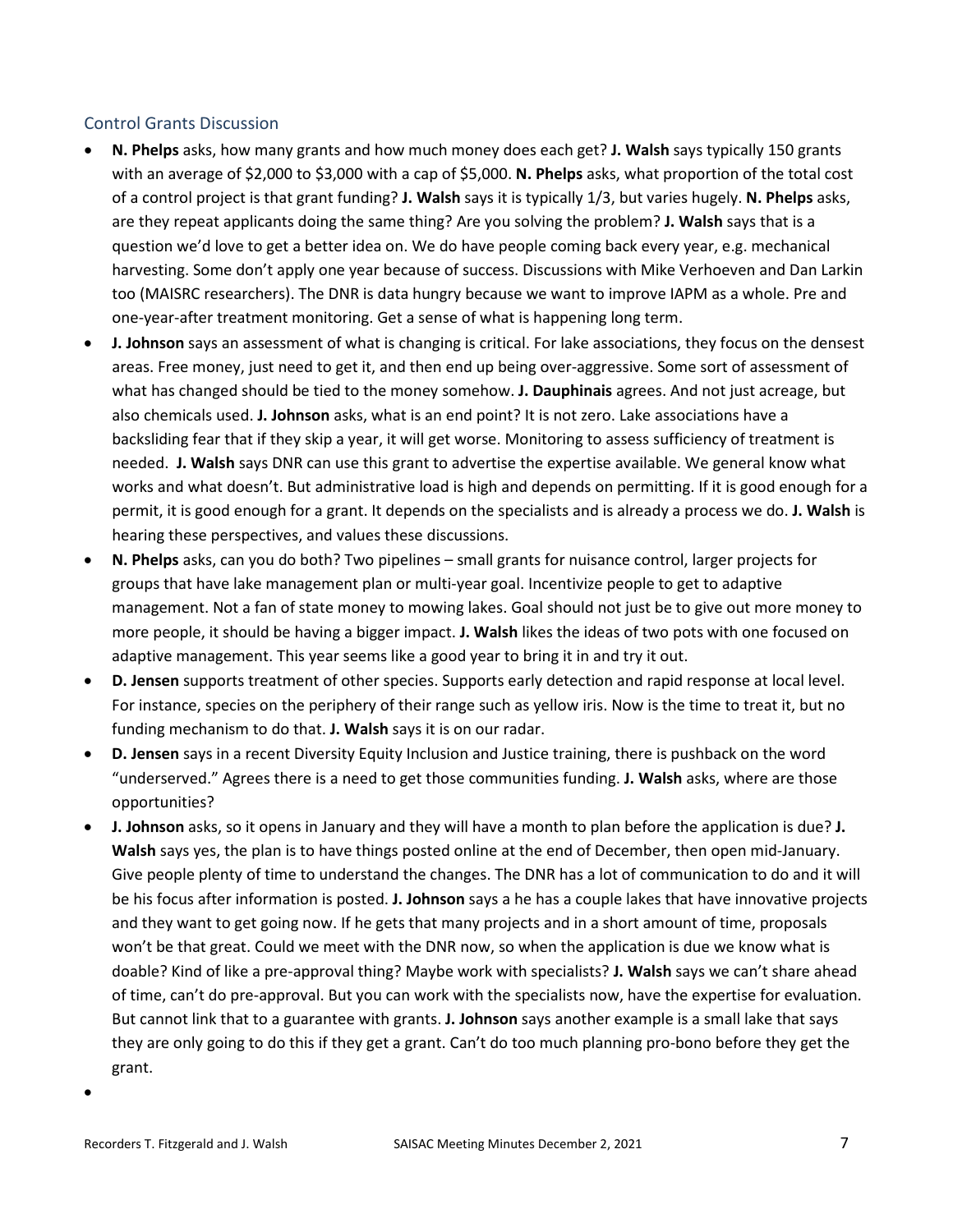#### Control grants discussion continued

- **J. Walsh** says time is tight, but we know how much funding is available. Because of one-time funding, it was challenging to get things cleared up. Larger projects would likely not go by lottery, it would be a competitive projects. Lottery would be for smaller projects.
- **B. Garcia** asks, can these grants go to education and outreach? **J. Walsh** say no, these are limited to management. **B. Garcia** also wonders how the Mississippi River system and Lake Superior are addressed in this grant money, and how that overlaps with the other states. **J. Walsh** says funds are not used for Lake Superior or river systems at this time. It is mostly IAPM in lakes. **H. Wolf** adds that they could apply, but it is hard to treat in flowing water system. Harvesting is more feasible. Lake Superior has lots of funds through the Great Lakes Restoration Initiative. These grants has gone to lake associations and local governments for IAPM on lakes. Funds for these grants are not typically legislatively named, but this new pot is. Challenging to know what equity looks like. Maybe identify new groups that aren't as organized, and give them a hand up. It is complicated to know what the underserved communities are. **B. Garcia** asks, does grant allocation focus on lakes that are more likely a vector? **J. Walsh** says historically it has been first come, first serve. Last year it switched to a lottery. Haven't had evaluation criteria, but when thinking about larger grants, asking questions like that is important. Managing the spread is in the spirit of these grants. **H. Wolf** says it is challenging to identify criteria for "more likely to be moved." But when we gave out grants for watercraft inspection, we did focus on those. Another example like starry stonewort found near a public water access site, the DNR does something; but not traditionally part of these grants.
- **D. Jensen** adds that there are many multi-jurisdictional groups like the Western Lake Superior AIS workgroup, Mississippi Basin Panel, and Great Lakes Panel made up of federal, state, tribal representatives that collaborate and could be leveraged.
- **J. Dauphinais** understands DNR can't build a whole new competitive thing in a month. Could be an option for an applicant to get "sponsored" by a local government to do pre and post treatment evaluation and if they do you could offer doubling their grant. More expertise and staff, but funds still go to lake associations. It might work in metro, but out-state may not have as much capacity. **J. Walsh** says grantees provide evidence of partnerships. He is also curious of out-state capacity. **H. Kalbus** says it depends on who is in the position. AIS is sometimes on the backburner, but it is worth a shot and worth reaching out to see. Some have a lot of lake associations that are really active. Capacity to help is an important question. **J. Dauphinais**  says **J. Johnson's** word means a lot working with lake associations and the DNR. Would that be a barrier? **J. Johnson** says he usually connects them with local governments, but is not heavily involved in the relationship. Lake associations do get recommendations from local governments and they bring it to him. Getting a stamp of approval from local government, would that be easy? It would be prepping a bunch ahead of time. He is doing that without funding. If they could work with the local government, that would be helpful. He typically talks with the DNR, who then says "I'd permit that." **H. Wolf** one challenge would be how we decide what a "legitimate" partnership is. **J. Johnson** is the gold standard, but there are consultants on the other side of the spectrum. **H. Wolf** likes the idea of getting a partner to help smaller, newer groups. The idea is good, but how to define is challenging. **J. Johnson** says, if a project is on the edge, start a conversation with the DNR right away. The DNR has to be the thumbs up, thumbs down on this. Lake associations aren't as careful if it is not their money. The DNR having time to go over projects and getting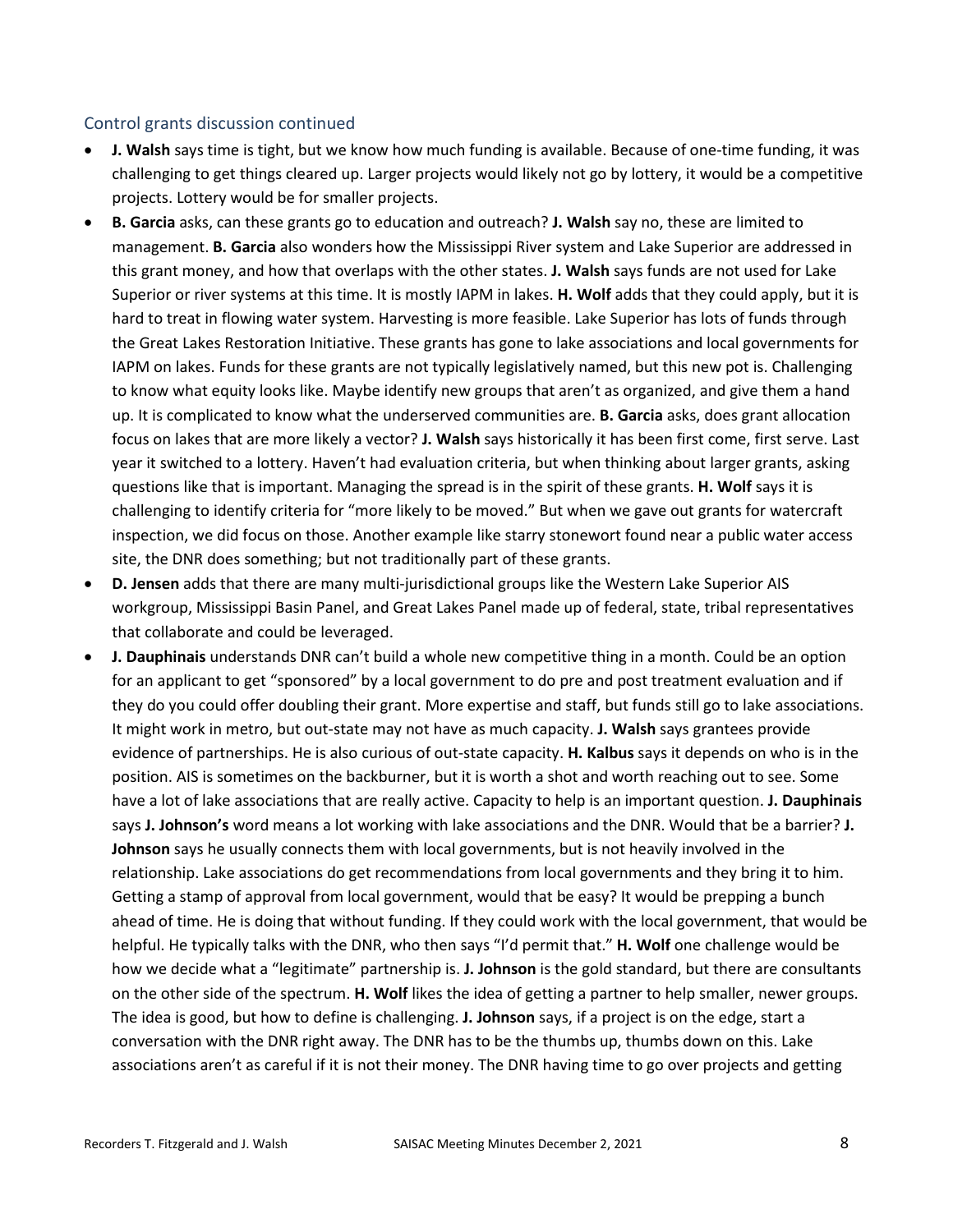their support or feedback is a really good filter. For a big project have them meet with the DNR, county, lake association, consultant, applicator, etc. **H. Wolf** says yes, getting people in the same room is necessary.

- **B. Garcia** understands this is a difficult problem. There are small groups that don't have resources to put together a good plan; but also not fair to get people like **J. Johnson** to put together a plan that may or may not be funded. But also not good for the state to just hand out funding. What if it was something like the lake service provider, some sort of minimum level of competence? **J. Johnson** adds, not requiring having a full plan, but a "permit-plus" kind of thing. **H. Wolf** adds, it wouldn't require work with local government or consultant.
- **C. Magnotto** says buy-in is important as well as cost benefit. Supports expanding on the lake associations investment, but not excessive. More involvement is better. **J. Johnson** adds a filter is needed and if the DNR is willing to meet is good time spent. Maybe an email to Specialists asking them to meet with groups that are interested in bigger projects. Cautions that "innovative" is not necessarily something you want (e.g. untested, experimental things like magnets and ultrasonic – not tested, not proved, not innovative). Spend money on things that we know works. We know risks. If it is new, require third party research that support their project. Screening process is a good idea, like a pre-proposal process. **D. Jensen** provides an example for Minnesota Sea Grant, they ask for a two page letter and the grantor provides improvement feedback. Alleviates pro-bono work and reviewing huge proposals upfront.

# **Elect 2022 Chair and Vice Chair**

- **T. Fitzgerald** reviews chair and vice chair responsibilities, nomination and voting process, and charter language. Ex-oficios abstain, new members invited to abstain if they so choose.
- Vote for Chair: **T. Fitzgerald** asks for nominations for Chair three times. One question during nominations, is **J. Dauphinais** interested in serving as Chair again? No her term will be up this year and she did not sign on for more service. Nomination: H. Kalbus (accepted nomination). Votes: JD, PB, CD, BG, KH, MA, JJ (7). *H. Kalbus is elected Chair.*
- Vice Chair: **T. Fitzgerald** asks for nominations for Vice Chair. Members ask if new members **C. Magnotto** or **B. Garcia** would be interested. They both decline, being new to the group. Do we have any absent members who would be eligible? **K. Taylor**, **B. Gross** and **E. Johnson** terms are ending. **W. Bement** and **K. Northrup** are not here and are new, just started last month. Nomination: Michaela Anderson (Interested, but pending a final decision until January). KH, JD, HK, PB, JJ, CD vote to *table Vice Chair vote until January meeting when there are more new members present.*

# **Celebrate Members with Terms Ending**

Thank you for your service – stay in touch!

# **Presentation: Invasive Organisms in Trade**

#### **Chelsey Blanke, MN DNR AIS Pathways and Plans Analyst**

- Invasive Species in Trade in Minnesota: What have we learned and where should we go from here?
- Background: Invasive Species in Trade
	- o Includes horticulture, pet, food, bait, and biological supply pathways.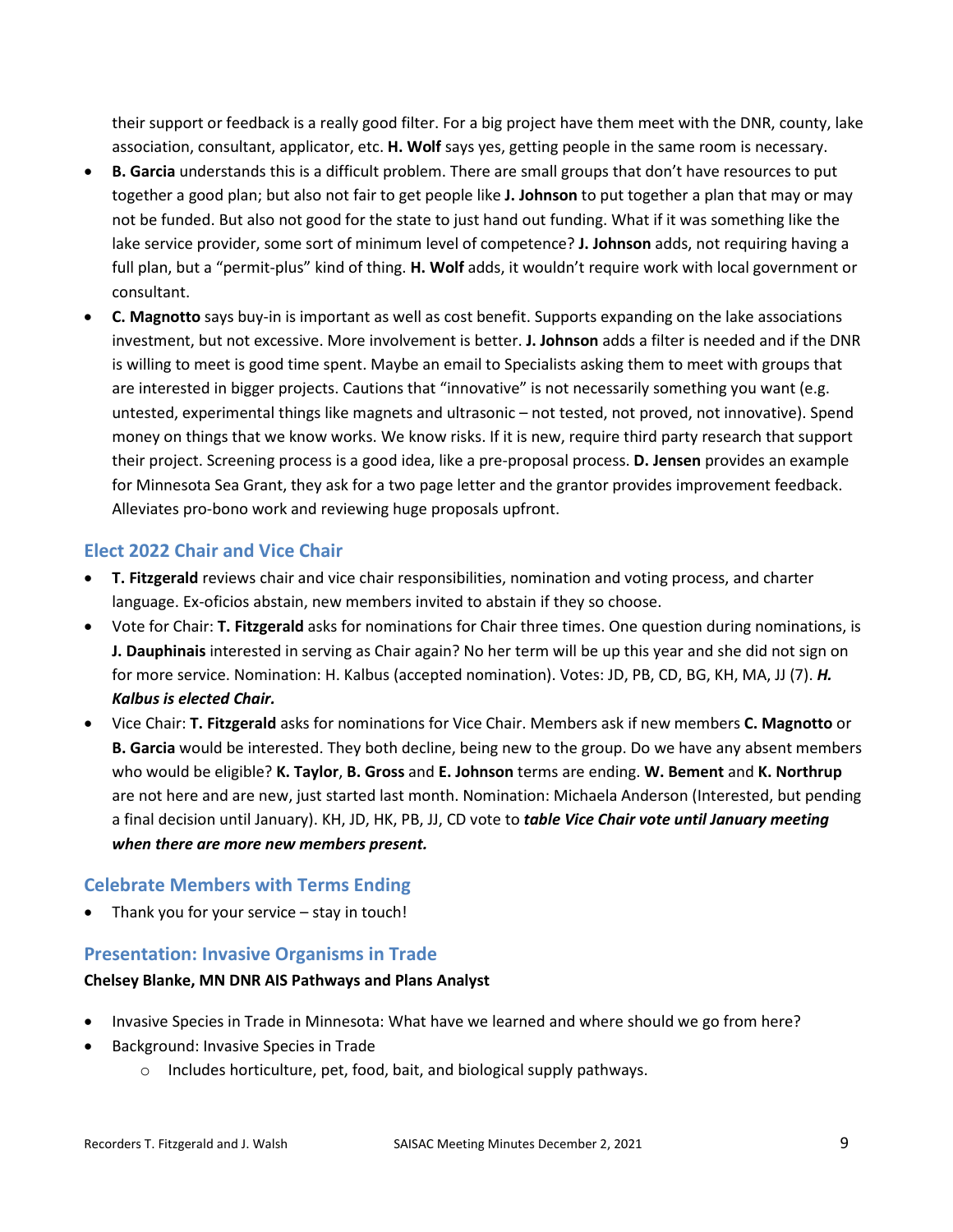- $\circ$  2/3 of prohibited invasive species have been documented in these trades,  $\frac{3}{4}$  regulated invasive species, 15 additional risky species.
- o Release of these species is not uncommon.
- $\circ$  There are outreach campaigns (e.g., Habitattitude) but are not universally recognized.
- o Species are often not labeled or mislabeled.
- o Supply chains are poorly understood.
- o Many invasive species can be purchased online.
- o Enforcement is limited.

#### Invasive organisms in trade continued

- DNR-led projects
	- $\circ$  Aquarium and water garden industry workshop to understand their practices.
	- o Survey of businesses selling live organisms.
	- $\circ$  Contracted visits of pet store and seafood market invasive species assessment.
	- o Aquarium and water garden hobbyist survey.
- DNR-assisted Projects
	- o Outreach to online sellers.
	- o Symposium on enforcement of invasive species in trade.
	- o Local bait outreach projects.
	- o Development of online and print resources.
	- o Crayfish boil outreach and permitting.
- Seller Survey
	- $\circ$  Survey of businesses involving live organisms, more than 3,500 businesses contacted overall.
	- $\circ$  Helped to educate businesses as a first touch about invasive species regulations, letting them know about new website content and inviting them to an email list.
	- $\circ$  Survey respondents: Was a good starting point for Minnesota in all the different trades (horticultural, bait, pet, MDA-licensed food). Respondents were diverse within each trade.
	- o Surveys were responding to DNR, which may introduce bias.
	- $\circ$  Most respondents are concerned about and take responsibility regarding invasive species, a small but important fraction did disagree with the question. Some recommended to increase inspections and enforcement. Retail staff had positive attitudes overall and were very knowledgeable, representing good potential partners.
	- o Majority of sellers are not providing educational materials to customers but would be willing to, which is encouraging. Many reported that they do remind customers not to release.
	- $\circ$  Identified a list of resources or initiatives that would help: Identification and best practices guidebook for employees, materials for customers, online training for employees. Also evaluated categories based on past workshops and the CBSM projects (recognition program, enforcement, and customer commitment).
	- o Seller concerns: overregulation and banned sale of invasive species, transparency in decisionmaking, lack of agency understanding, customer and recreationist apathy, and ongoing funding. From industry workshop (aquarium and water garden): lack of non-invasive alternative plants, online sellers pose additional risks, and Minnesota's regulatory system can be confusing.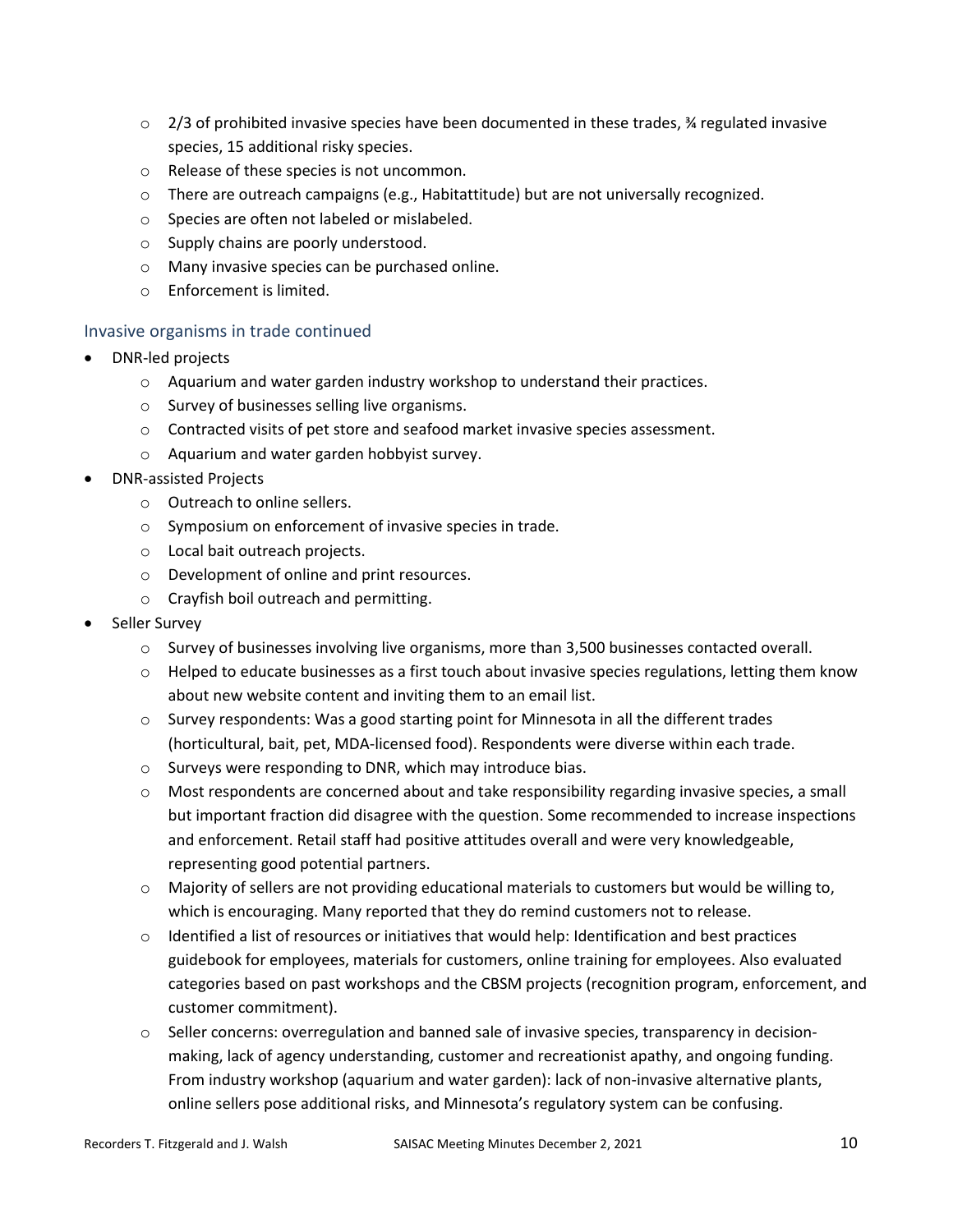$\circ$  Generally, sellers were aware that some species are illegal to possess/sell and do not offer invasive species for sale (self-reported to the DNR).

## Invasive organisms in trade continued

- Retail invasive species assessment (Fortin Consulting examination of aquarium and live seafood markets).
	- $\circ$  Risks: Prohibited invasive crayfish were detected in pet stores, identification of crayfish is extremely challenging (study used an expert crayfish taxonomist, who is working on a crayfish identification guide for retailers), evidence of other prohibited invasive species (weather loach, Louisiana crayfish), regulated invasive species are prevalent at pet stores, several hitchhikers were observed in pet stores, stores report they often receive hitchhikers (they freeze, dispose or even give away hitchhikers), many species are sold, and scientific names often are not used (many species have multiple common names).
	- $\circ$  There was a language barrier at some seafood markets, will need attention for future outreach and education.
	- o Assessment represents a single snapshot in time.
- Recommendations for working with businesses
	- $\circ$  Keep working with industry to understand how we can help in AIS prevention efforts.
	- o Provide periodic education to stores, which was requested in the seller survey.
	- o Support industry in providing educational materials to customers.
	- $\circ$  Improve existing educational materials, including providing nice photos online.
	- $\circ$  Improve communications about best practices for disposal, providing options for disposal or rehoming.
	- o Educate and collaborate with other invasive species professionals.
	- o Create a reward for sellers who do the right thing.
	- o Conduct periodic inspections, to address high species turnover.
	- o Simplify state AIS regulations and work with other states to consolidate lists of AIS regulations.
- Quick Q&A
	- o **D. Jensen** asks, from the smaller business standpoint, did they provide any feedback about the lack of capacity and expertise for resources for creating their own materials? **C. Blanke** says when we distributed the hobbyist survey, we talked with independent retailers, and it did sound like this was a challenge. If we can provide materials, they can help get the word out.
	- o **D. Jensen** helped start the Habitattitude initiative, which developed materials for pet stores. We're stilling lacking materials at the point of sale for customers. Something universal for all store types would be valuable. The moss ball incident taught us that most retailers in the northeast were not familiar with the moss ball problem and zebra mussel risk. There's definitely a need there. **C. Blanke** says it would be great to get those materials out and distributed more broadly. **D. Jensen** adds Petco produced a fish compatibility sheet that was helpful.
	- o **H. Kalbus** asks, do you know if the retailers have required training before a permit or license is issued? Is there an opportunity there to add training? C. Blanke says there's different levels of licensing and regulation for each of these trades. Pet retailers are not licensed and there's no required training. Bait sellers go through an online invasive species training. Horticulture businesses are often inspected by MDA and are primarily focused on noxious weeds. Food businesses have so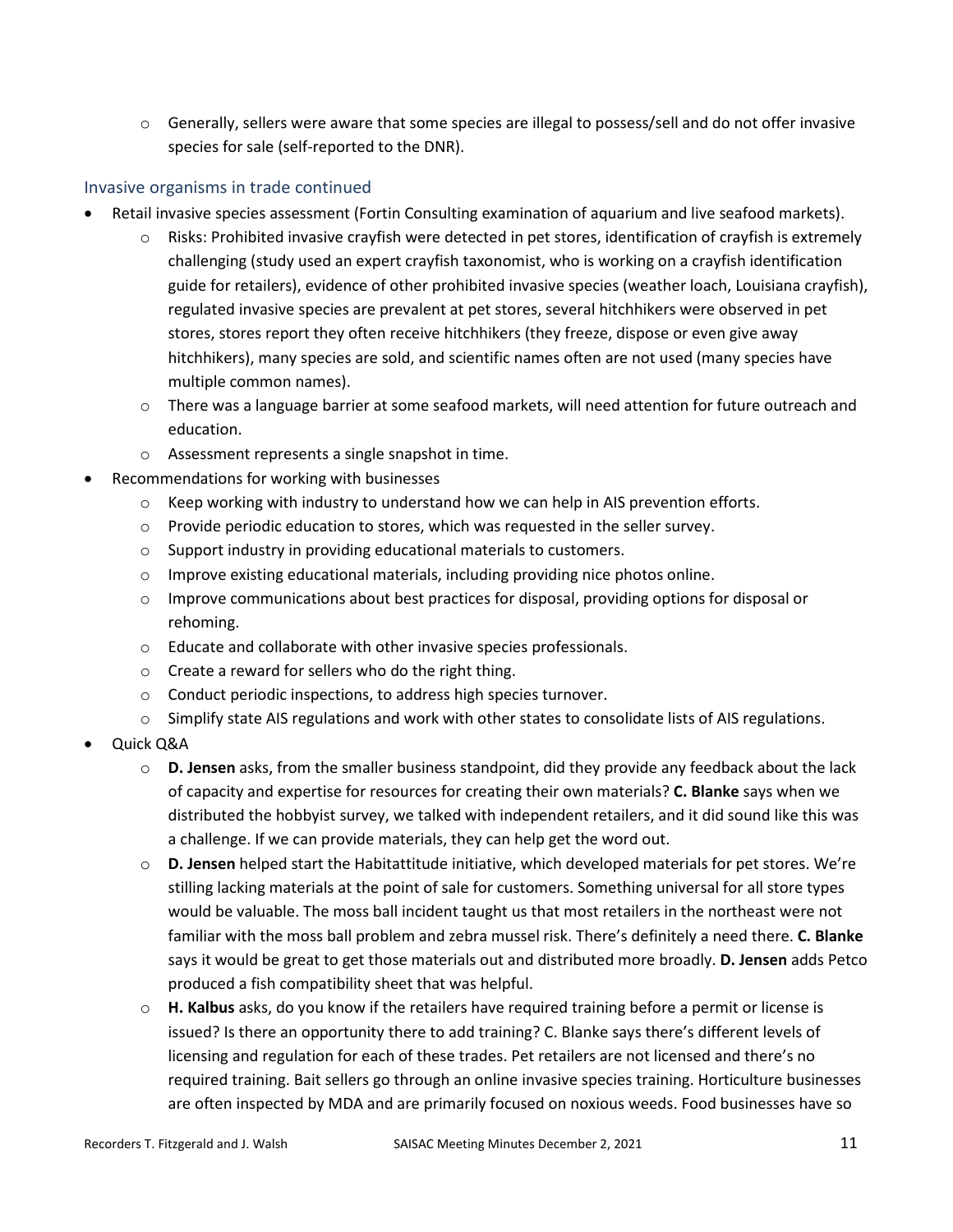many other food safety issues that they likely aren't getting invasive species education. It's hard to identify target food businesses since we're only interested in live sales. We need different approaches for each since they're variable.

#### Invasive organisms in trade continued

- Aquarium and water garden hobbyist survey
	- $\circ$  479 respondents to the survey which was distributed through DNR invasive species listservs, website, social media, and hobbyist groups. It does introduce some bias as these groups may disproportionately aware and concerned. Retailers also helped distribute the survey.
	- o Most hobbyists know about invasive species and that there are laws and risks associated with their hobby (especially definitions, hitchhikers, and illegal release). More than 90% agreed that they're concerned about invasive species.
	- $\circ$  Highlight positive attitudes as social norms since there's strong support for awareness and prevention efforts.
	- $\circ$  Only 1/3 of respondents knew which species are illegal to possess and sell in Minnesota, many feel like they need more information. Suggests we have a lot of work to do for education.
	- o Many sources of live organisms and they are different for aquariums vs. water gardens. Locally owned independent pet stores are top sources for both. Important to note the proportion of respondents who buy species online (15%).
	- $\circ$  Some potentially risky species are fairly common, though many species like crayfish may be naturally occurring natives in ponds.
	- o Preferred plant disposal methods included disposal in the trash, composting or sharing/trading.
	- $\circ$  More than half check for hitchhikers and half quarantine new plants and animals, suggesting hitchhikers are common.
	- o 21% have ponds near other waterbodies, but very few reported flooding.
	- $\circ$  Majority of respondents would be more likely to euthanize than release their aquarium or pond animals (may be biased since it's a DNR invasive species survey), would go to great lengths to avoid either.
	- $\circ$  Hobbyists are willing to commit to preventing the spread of invasive species. Could work with sellers on this.
	- o Hobbyists are willing to buy similar, low-risk alternatives like the British Columbia's "grow me instead" program.
	- $\circ$  Many hobbyists would be more likely to purchase from sellers who've participated in an invasive species prevention program.

#### Invasive organisms in trade continued

- Recommendations for working with hobbyists:
	- o Continue outreach to hobbyists.
	- o Gather commitments.
	- o Provide information on rehoming and euthanasia, using trusted messengers like well-known hobbyists.
	- o Use marketing to increase demand for low-risk alternatives to AIS.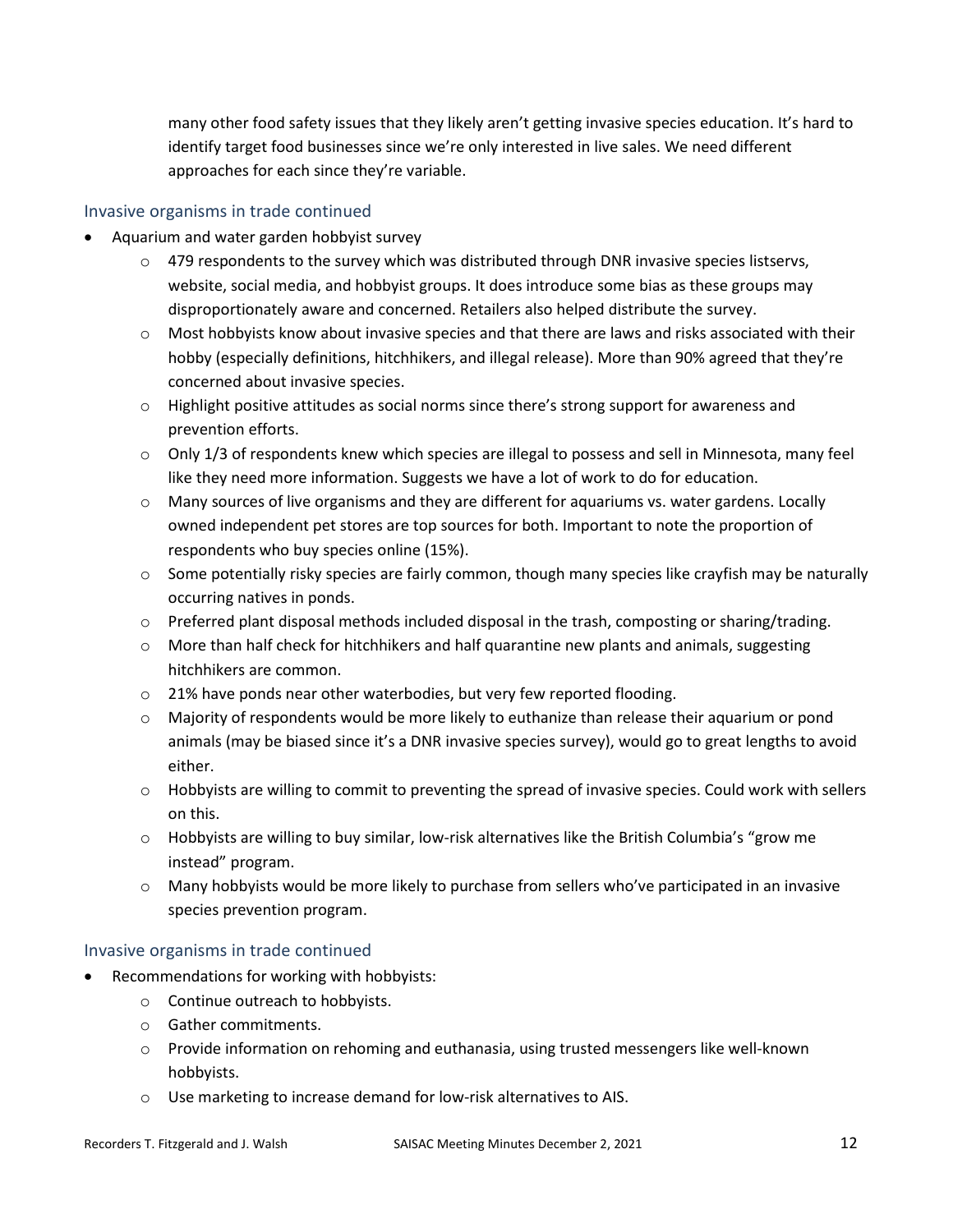- $\circ$  Equip watercraft inspectors with info on ponds and aquariums, where many people get AIS info.
- o Improve existing educational materials, promoting social norms.
- o Provide rehoming options.
- o Establish a training and recognition program with branded materials.
- o Previous three were also recommendations for working with businesses.
- Online sales
	- o Many regulated and prohibited species can be found online.
	- o Social media and other online sales: Facebook Marketplace, Nextdoor. Education or enforcement can follow up with these if they know the identity of the seller, but it can be hard to identify the seller for the purposes of enforcement. We could contact and educate the seller with a DNR account.
	- o GLDIATR: Great Lakes Detector of Invasive Aquatics Trade. Used an automated web crawler software to search the internet for high priority invasive species, then representatives would contact sellers IDd by the web crawler.
		- DNR helped with Phase II, identified 385 sellers (only 1 in Minnesota).
		- **56% of sellers responded to outreach, many were still selling the target species or other** target species months after the outreach.
		- **Results suggest that we need increased authority or capacity, or partnerships with online** sellers such as Amazon or Facebook.
- Suppliers and other out-of-state issues
	- o U.S. Customs and Border Protection, USFWS, USDA APHIS each have programs for this.
	- $\circ$  Labeling is a challenge. Requirements do not provide enough information for tracking trade of risky species. Capacity is a problem (inspect 0.5% of what's coming through, 5 inspectors at Chicago's international mail facility).
	- o Moss ball incident was an example of partnerships across agencies working well, even though moss balls were inspected under USDA-APHIS and zebra mussels are regulated under USFWS. Sellers removed moss balls from ads and stores. Successful collaborative response. This was federally injurious, may not be so smooth for something locally prohibited but not federally prohibited.
- Symposium on enforcement of invasive species in trade
	- o Great Lakes Panel on Aquatic Nuisance Species Organisms In Trade Ad Hoc committee
	- o Presentations and case studies on enforcement. A synthesis document is in progress.

#### Invasive organisms in trade take-aways

- Need improved coordination.
- Funding and training needed.
- Lack of permitting authority. Some states have multidisciplinary coordination groups, ability to conduct enforcement of out-of-state suppliers, authority to require state registration of pet retailers (would be helpful to identify risky sellers), dedicated law enforcement units for invasive species in trade pathways, and do not release signage at accesses (Pennsylvania).
- We have a lot to learn about the risks associated with these pathways.
- Interested in SAISAC thoughts on next steps.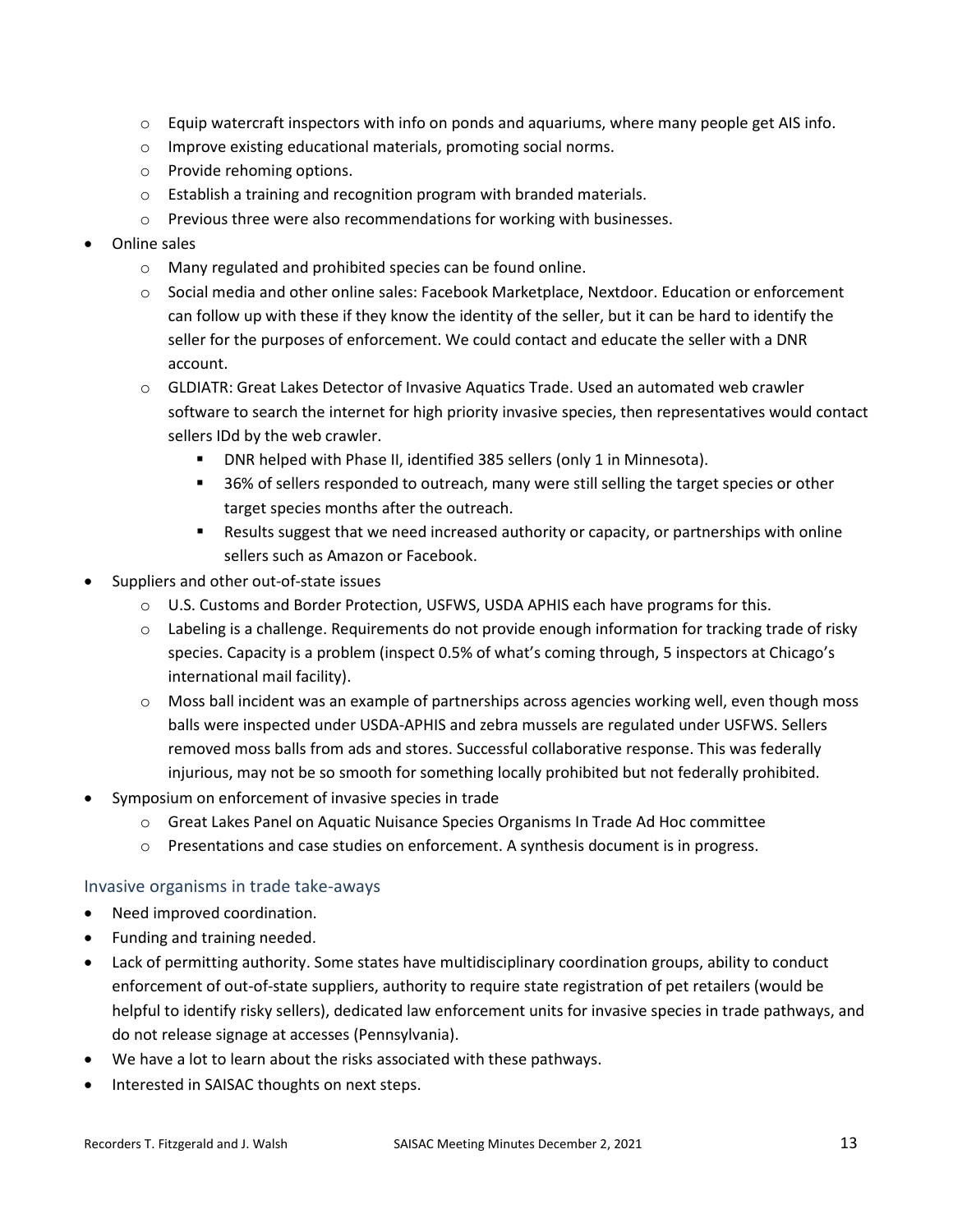• Funded through GLRI and State Plan Implementation funding from US FWS, none was supported through state funds. This position expires in June.

#### Invasive organisms in trade discussion

- **D. Jensen** received funding through NOAA Sea Grant for the Great Lakes Symposium. Another take-home from the symposium would be the need for pathway specific identification materials for retailers and enforcement.
- **C. Blanke** asks, does this committee consider trade pathways to be a priority? How do you think these pathways rank with other pathways on your priority list?
	- o **H. Kalbus** thinks it's important. It ties into the CBSM program itself, this stuff isn't necessarily new but there's a need to get the education and awareness out. Inspections have been successful, but this is the next step for identifying risky behaviors and next steps. There's a lot of momentum and a major need.
	- o **R. Wersal** teaches ecology and invasion ecology in each ecology class, and I teach it (organisms in trade) as one of the most important pathways. You can go into a pet store and get whatever you want. More effort and focus needs to be put in here to keep things out of Minnesota and beyond.
	- o **K. Hagsten** says it is absolutely a priority.
	- o **D. Jensen** says there are 14 million households in the US with aquariums.
	- o **J. Johnson** gets the sense that lake groups assume the DNR already covers this and they would be alarmed to learn about how much actually comes in through this pathway. I would hope to see this boiled down and presented to lake groups, it's a major blind spot for people.
	- o **D. Jensen** says over a three year period, consumers had released animals and plants in the environment 50 times, extrapolating from there, there's thousands of these releases happening. It's a huge pathway.
	- o **J. Johnson** talked with people at garden stores about their big horse trough water gardens that are selling invasive species and discuss with them about providing signage. Lake association people who are working on Eurasian watermilfoil may not even see how destructive water garden plants can be. There's a major disconnect—people believe if they are able to buy it, its okay, someone must have vetted it.
	- o **D. Jensen** says 93% of all plant shipments were contaminated or mislabeled. The high level contamination is very alarming. There needs to be best management practices developed for hitchhikers. For example potassium permanganate for detaching snails and leeches from plants (Water Garden Society).
- **H. Kalbus** asks, in what ways can this committee provide help for furthering this research? What do you see as beneficial? **C. Blanke** says we're getting to the end of our funding for this position, so funding and capacity are going to be an issue. Any ideas for funding and collaboration would be valuable. Also, a list of essential items and recommendations would be valuable. Our plan is to do a lot of outreach on this and think about next steps. Would also be happy to come back after the group has had a chance to digest some of this information. **H. Wolf** says the challenge remains for finding funding. Could get funding through GLRI for a three-year maximum temporary position. It is work that's woven into what we do, but don't have funds to have a position for this specific work. Can we help people at the source to understand regulation? Can we get more focus with enforcement to improve the process for enforcement? We need awareness,